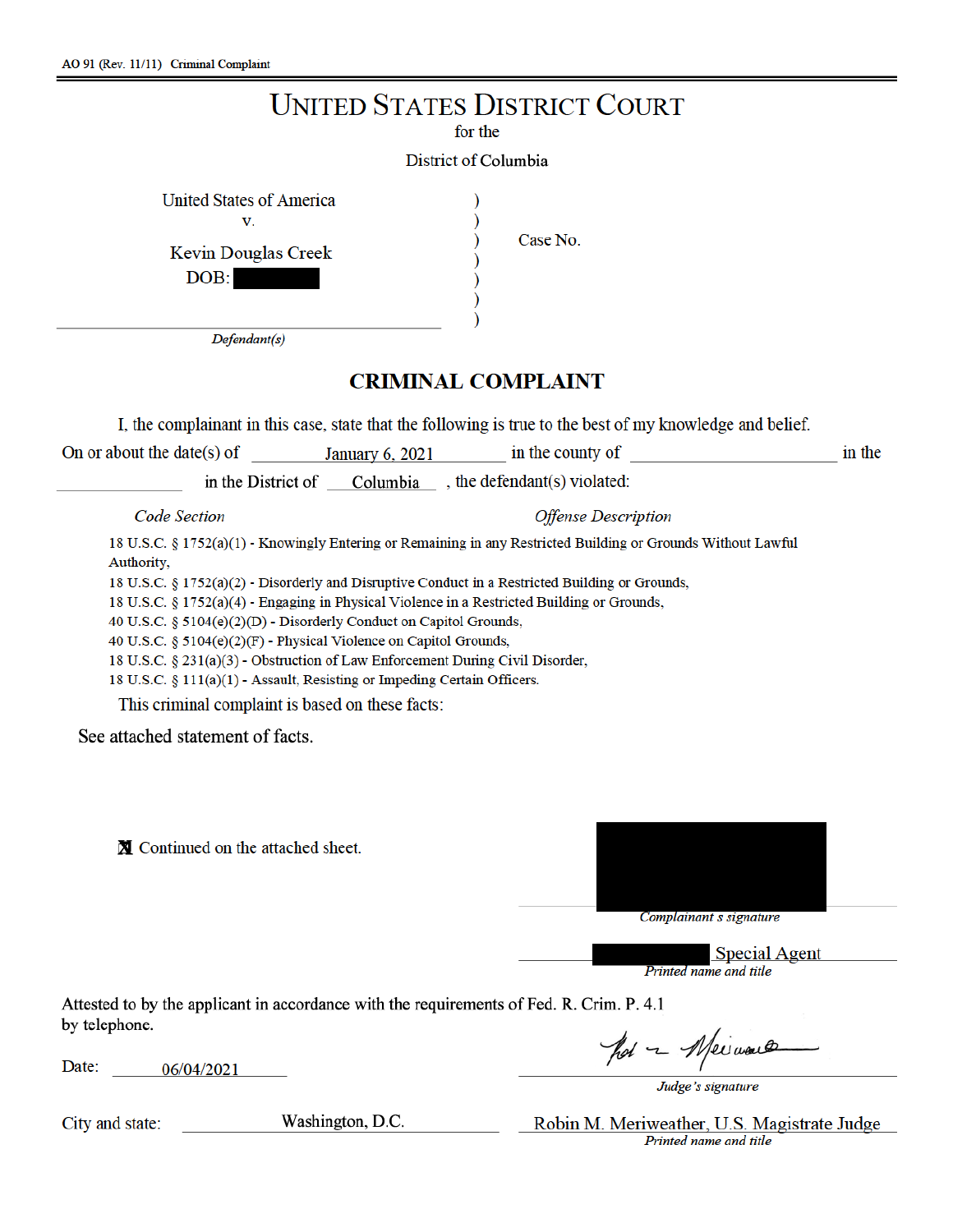## STATEMENT OF FACTS

1. Your affiant, is a Special Agent with the Federal Bureau of Investigation ("FBI") since January 2021. Currently, I am tasked with investigating criminal activity in and around the Capitol grounds on January 6, 2021. As a Special Agent with the FBI, I am authorized by law or by a Government agency to engage in or supervise the prevention, detention, investigation, or prosecution of a violation of Federal criminal laws.

## Incursion at the U.S. Capitol on January 6, 2021

2. The U.S. Capitol is secured 24 hours a day by U.S. Capitol Police. Restrictions around the U.S. Capitol include permanent and temporary security barriers and posts manned by U.S. Capitol Police. Only authorized people with appropriate identification were allowed access inside the U.S. Capitol. On January 6, 2021, the exterior plaza of the U.S. Capitol was also closed to members of the public.

3. On January 6, 2021, a joint session of the United States Congress convened at the United States Capitol, which is located at First Street, SE, in Washington, D.C. During the joint session, elected members of the United States House of Representatives and the United States Senate were meeting in separate chambers of the United States Capitol to certify the vote count of the Electoral College of the 2020 Presidential Election, which had taken place on November 3, 2020. The joint session began at approximately 1:00 p.m. Shortly thereafter, by approximately 1:30 p.m., the House and Senate adjourned to separate chambers to resolve a particular objection. Vice President Mike Pence was present and presiding, first in the joint session, and then in the Senate chamber. **EXECT** 1. The U.S. Capitol on January 6, 2021<br>
2. The U.S. Capitol include permanent and temporary security barriers and posts manned by<br>
pitch Police. Only authorized people with appropriate identification were allowed

President Mike Pence present and presiding over the Senate, a large crowd gathered outside the U.S. Capitol. As noted above, temporary and permanent barricades were in place around the exterior of the U.S. Capitol building, and U.S. Capitol Police were present and attempting to keep the crowd away from the Capitol building and the proceedings underway inside.

5. On January 6, 2021, the exterior plaza of the U.S. Capitol was closed to members of the public by a clearly marked perimeter fence line. This fence line was intended to keep the public away from the Capitol building and the Congressional proceedings underway inside and was manned by uniformed U.S. Capitol Police Officers and was constructed of metal bike rack barriers, physically linked end to end, and reinforced with dark colored plastic mesh safety fencing affixed behind the metal bike racks. The fence line was clearly marked with large white "AREA CLOSED" signs affixed to the fencing with bold red lettering.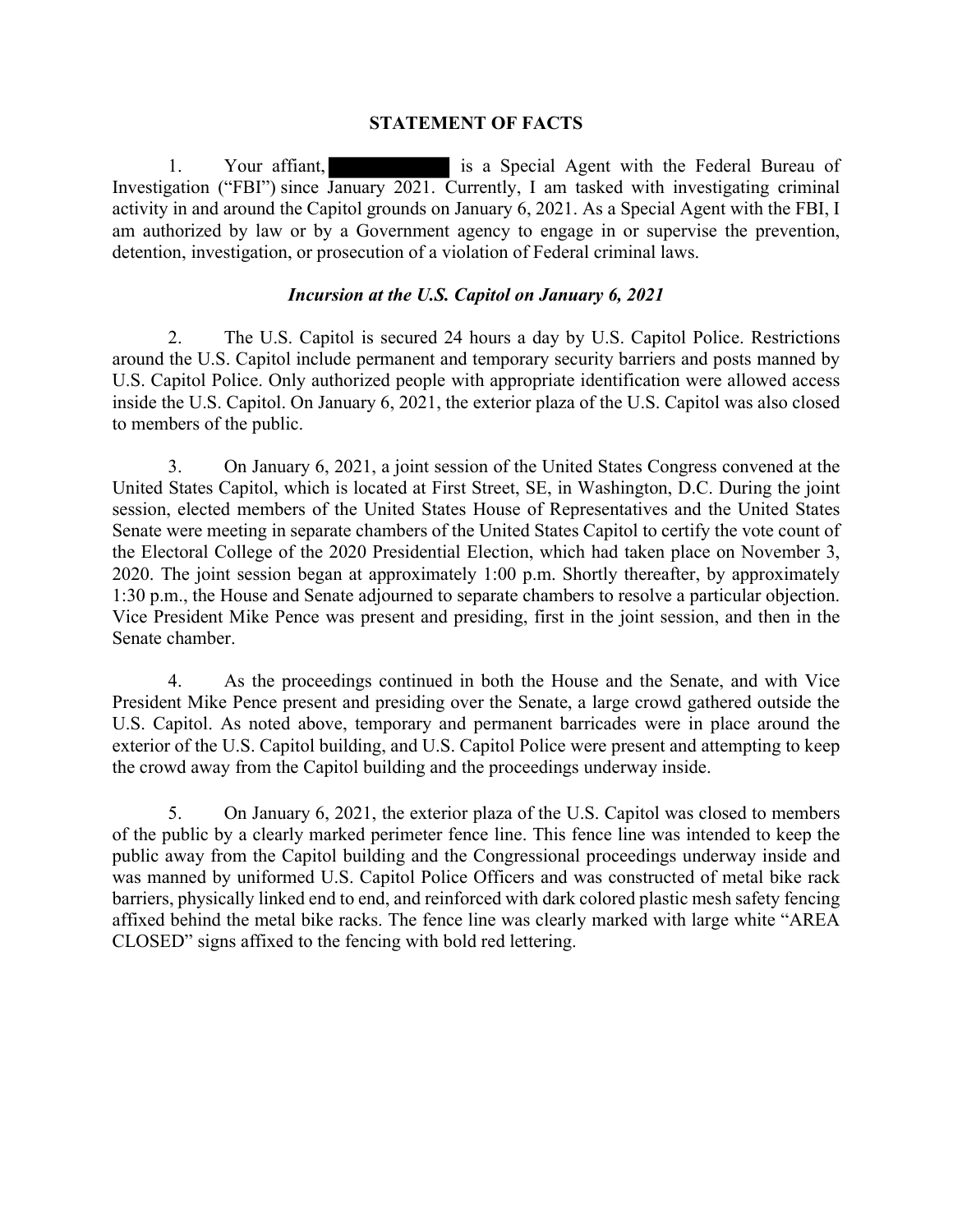

doors and windows of the U.S. Capitol were locked or otherwise secured. Members of the U.S. Capitol Police attempted to maintain order and keep the crowd from entering the Capitol; however, around 2:00 p.m., individuals in the crowd forced entry into the U.S. Capitol, including by breaking windows and by assaulting members of the U.S. Capitol Police, as others in the crowd encouraged and assisted those acts.

of Representatives and United States Senate, including the President of the Senate, Vice President Mike Pence, were instructed to—and did—evacuate the chambers. Accordingly, the joint session of the United States Congress was effectively suspended until shortly after 8:00 p.m. Vice President Pence remained in the United States Capitol from the time he was evacuated from the Senate Chamber until the sessions resumed. esentatives and United States Senate, including the President of the Senate, Vice President<br>ence, were instructed to—and dd—ewarate the chambers. Accordingly, the joint assion<br>United States Congress was effectively suspend

8. During national news coverage of the aforementioned events, video footage which appeared to be captured on mobile devices of persons present on the scene depicted evidence of violations of local and federal law, including scores of individuals inside the U.S. Capitol building without authority to be there.

## Facts Specific to Kevin Douglas Creek

9. Several videos taken on January 6, 2021 at the United States Capitol depict an individual who has now been identified as KEVIN DOUGLAS CREEK ("Creek") assaulting law enforcement officers who were carrying out official duties. These crimes occurred in the general area of the West Terrace of the U.S. Capitol Building.

on AFO-296 and located the video footage on the subject. Photos of AFO-296 at the U.S. Capitol on January  $6<sup>th</sup>$  are attached below: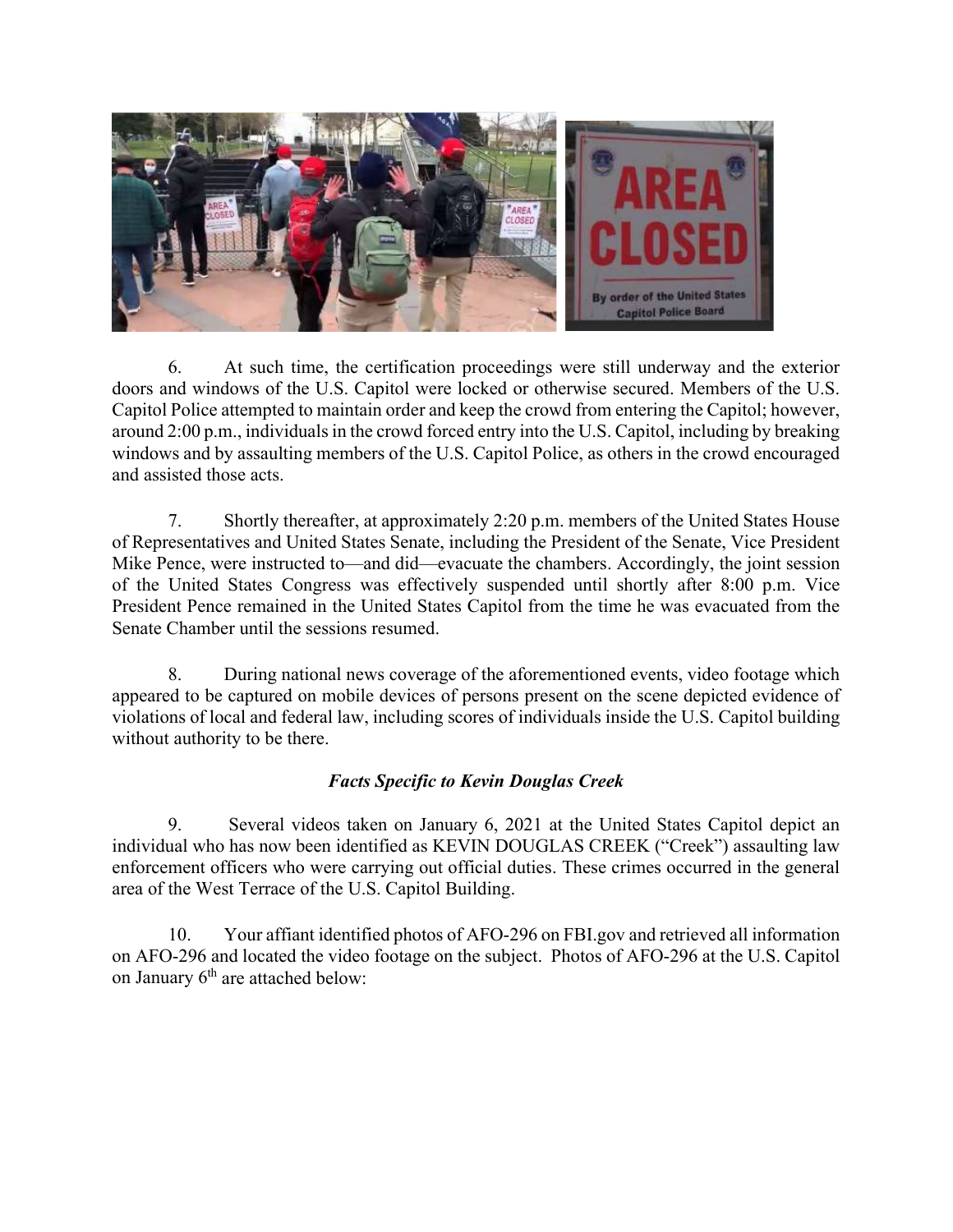

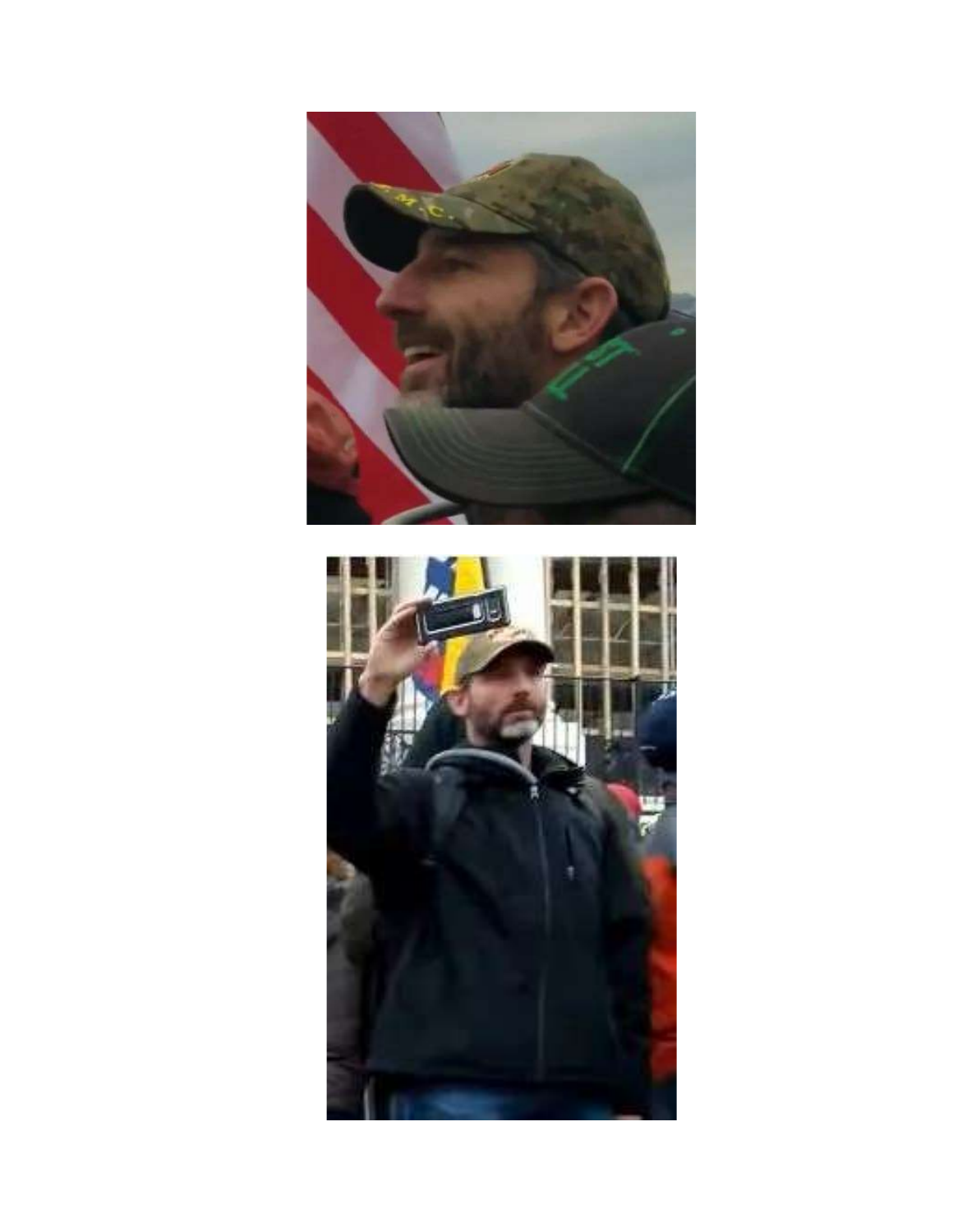11. Body Camera footage revealed that AFO-296 assaulted multiple officers. All times<br>the approximate:<br>a. At 14:28:59, AFO-296 is seen physically striking a law enforcement officer<br>who was carrying out official duties. below are approximate:

- 2020–00–08 14:28:59 –0500<br>AMIN HINY & MARKHIFSE
- a. At 14:28:59, AFO-296 is seen physically striking a law enforcement officer who was carrying out official duties.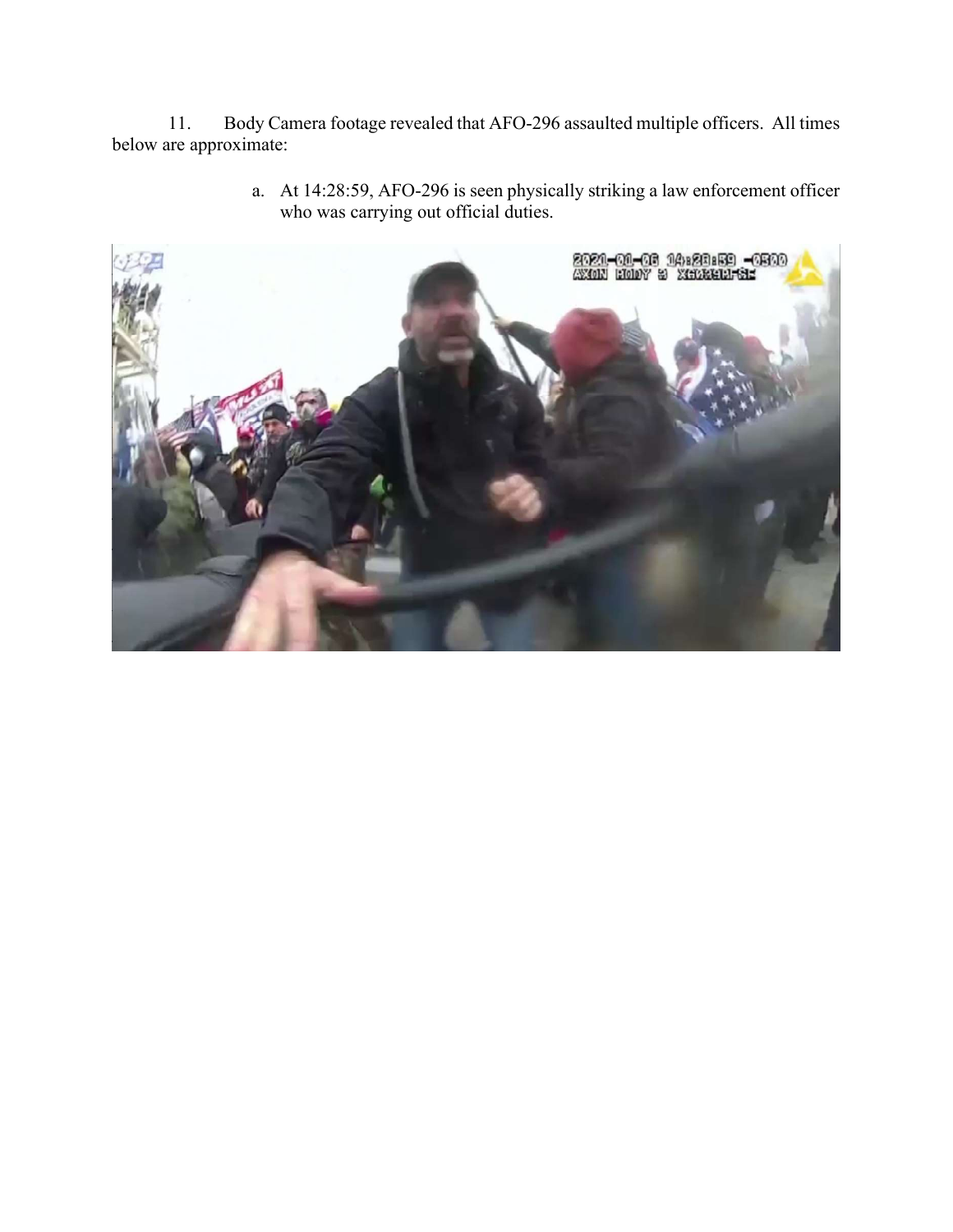carrying out official duties.



 12. An open source search was conducted to identify any social media accounts in the name of Kevin Creek. A search of Facebook revealed an account with the handle Kevin Creek. This Facebook profile shared a photo of a "Nailed It Roofing and Restoration" business card. Nailed It Roofing and Restoration is registered with the Georgia Corporations Division with a registered agent of Kevin Douglas Creek.

13. Your affiant reviewed a driver's license photo issued to Creek and the Facebook profile photos posted by Kevin Creek and also compared these to images and videos of AFO-296. By comparing these photographs to the videos and images from the U.S. Capitol, your affiant believes the images are all consistent with Kevin Douglas Creek.

14. On January 10, 2021, a complainant reported to the FBI that on January 9, 2021 or January 10, 2021, an individual named Kevin Creek made comments while visiting Northside Forsyth Hospital about his involvement at the U.S. Capitol riot on January 6, 2021. Creek disclosed that he was tear gassed at the Capitol on January 6, 2021. Creek discussed running up the stairs of the Capitol building and attempting to get inside. Creek talked about having trouble at the door he ran to because the police were gassing individuals at his door. Creek also mentioned he was bruised from his activity at the Capitol and admitted to a long car ride to get to DC. Creek made general comments regarding always being armed but did not directly say whether he was armed at the Capitol.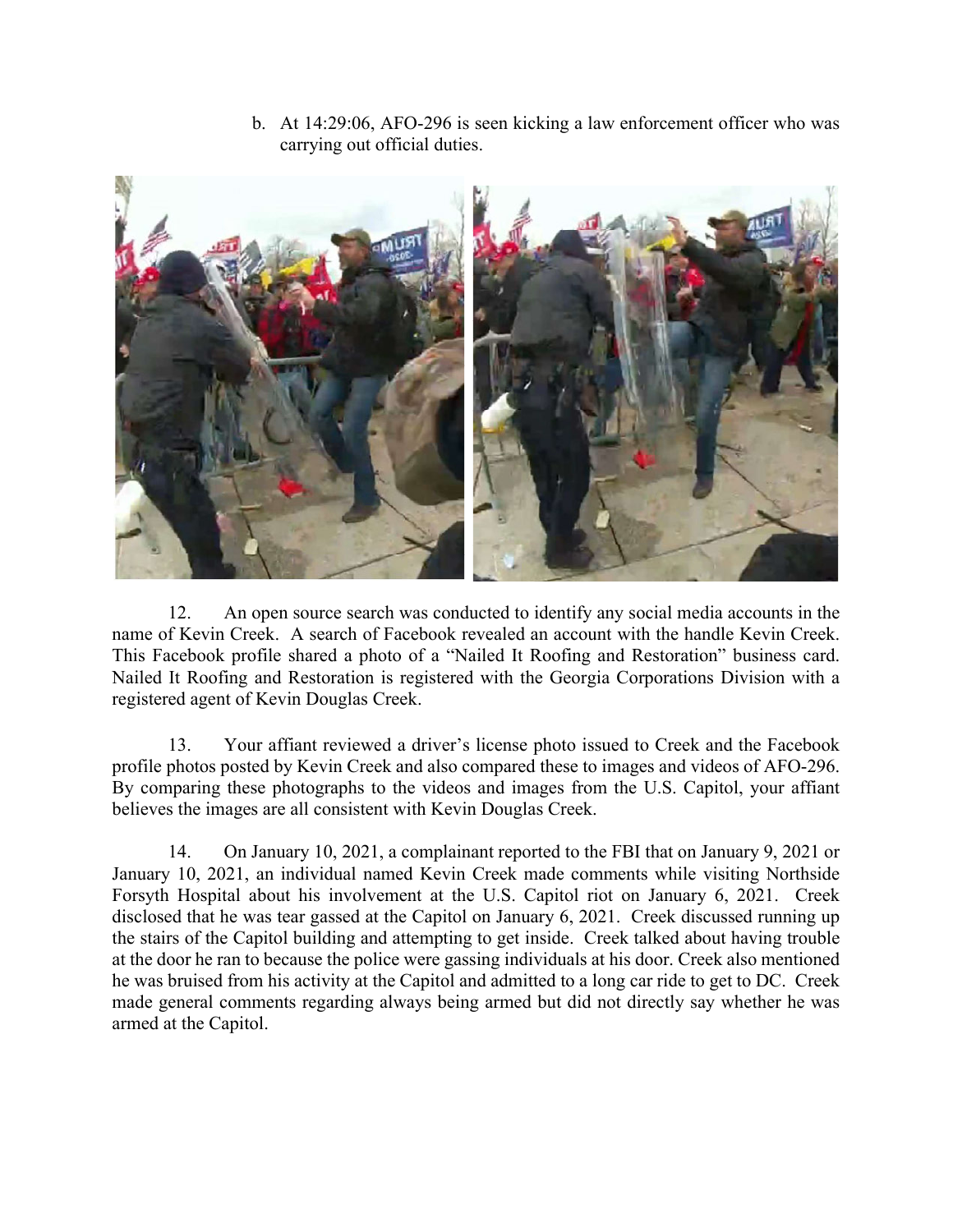15. During a follow up interview, the complainant said Creek mentioned he was gassed<br>in the military where he never experienced the types of effects he was experiencing this<br>16. Financial records obtained from JP Morgan Ch before in the military where he never experienced the types of effects he was experiencing this time.

15. During a follow up interview, the complainant said Creek mentioned he was gassed<br>in the military where he never experienced the types of effects he was experiencing this<br>16. Financial records obtained from JP Morgan Ch credit card issued in his name to purchase gas and food en route to and at Washington D.C. from Alpharetta, GA. For example, on January 5, 2021, Creek used his credit card at Shell Oil in Petersburg, VA, Quinns in Arlington, VA and at Panera Bread in Burlington, NC. On January 7, 2021, Creek used his credit card at QT in Anderson, SC and at BP in North Chester, VA.

15. During a follow up interview, the complainant said Creek mentioned he was gassed<br>in the military where he never experienced the types of effects the was experiencing this<br>16. Financial records obtained from JP Morgan C confirm that on January 6, 2021 at 8:15am, Creek's credit card was used to purchase four metro cards. These metro cards were used to traveled from Rosslyn Station McPherson Sq Station at approximately 8:17 am. At 11:07 am, one metro card was used to return to Rosslyn Station from 15. During a follow up interview, the complainant said Creek mentioned he was gassed<br>before in the military where he never experienced the types of effects he was experiencing this<br>time.<br>
16. Financial records obtained fr Station at 4:37 pm. Arch-Navy Memorial Station is located about .8 miles to the U.S. Capitol.

18. A hotel charge on January 8, 2021 and a conversation with a Marriott Area Director, confirmed that Creek lodged at Courtyard by Marriott with a check-in date of January 5, 2021 and a check-out date of January 7, 2021. This hotel is located at 1533 Clarendon Blvd, Arlington, VA 22209 directly across the Potomac river from the National Mall and the U.S. Capitol building. Since January 6, 2021, the hotel name has changed from Courtyard by Marriott-Arlington to Sonesta Select Arlington.

19. Your affiant reviewed records obtained from open sources and verified that a F-150 Supercrew with license plate ending in XXX5830 is registered to Creek. Federal Air Marshals have also observed Kevin Creek entering this vehicle at the Hartfield Jackson International Airport in Atlanta, Georgia. This license plate was run by an FBI-Atlanta Task Force Officer through Leonardo, a Automatic License Plate reader in Georgia. Leonardo automatic plate reader captured Creek driving to D.C. from Georgia on at 8:44 am on January 5, 2021 and returning at 6:11 pm on January 7, 2021. On both occasions, the reader registered the license plate on I-85 in Franklin County, Georgia.

20. On Friday, May 21, 2021, your affiant conducted an in-person, voluntary interview with Creek and his attorney, David Joyner. There was no promise or representation to Creek or his counsel limiting how Creek's statements could be used. Creek admitted that he drove to Washington D.C. on January 5 and drove home to Georgia on January 7. Creek admitted he stayed at a hotel in Arlington, Virginia and that he took the DC Metro to the U.S. Capitol. Creek also provided names of individuals he traveled with. Creek described the attire he was wearing on January 6th. Creek's description of his attire on January 6th identically matched the attire of AFO-296.

21. Creek was shown photographs of AFO-296 from the January 6th riot, and Creek admitted the photos were of him. Your affiant then played videos of both assaults on federal officers, and Creek admitted the videos looked like him, but Creek said he "did not remember assaulting any officer". In addition, Creek described in great detail where he went that day and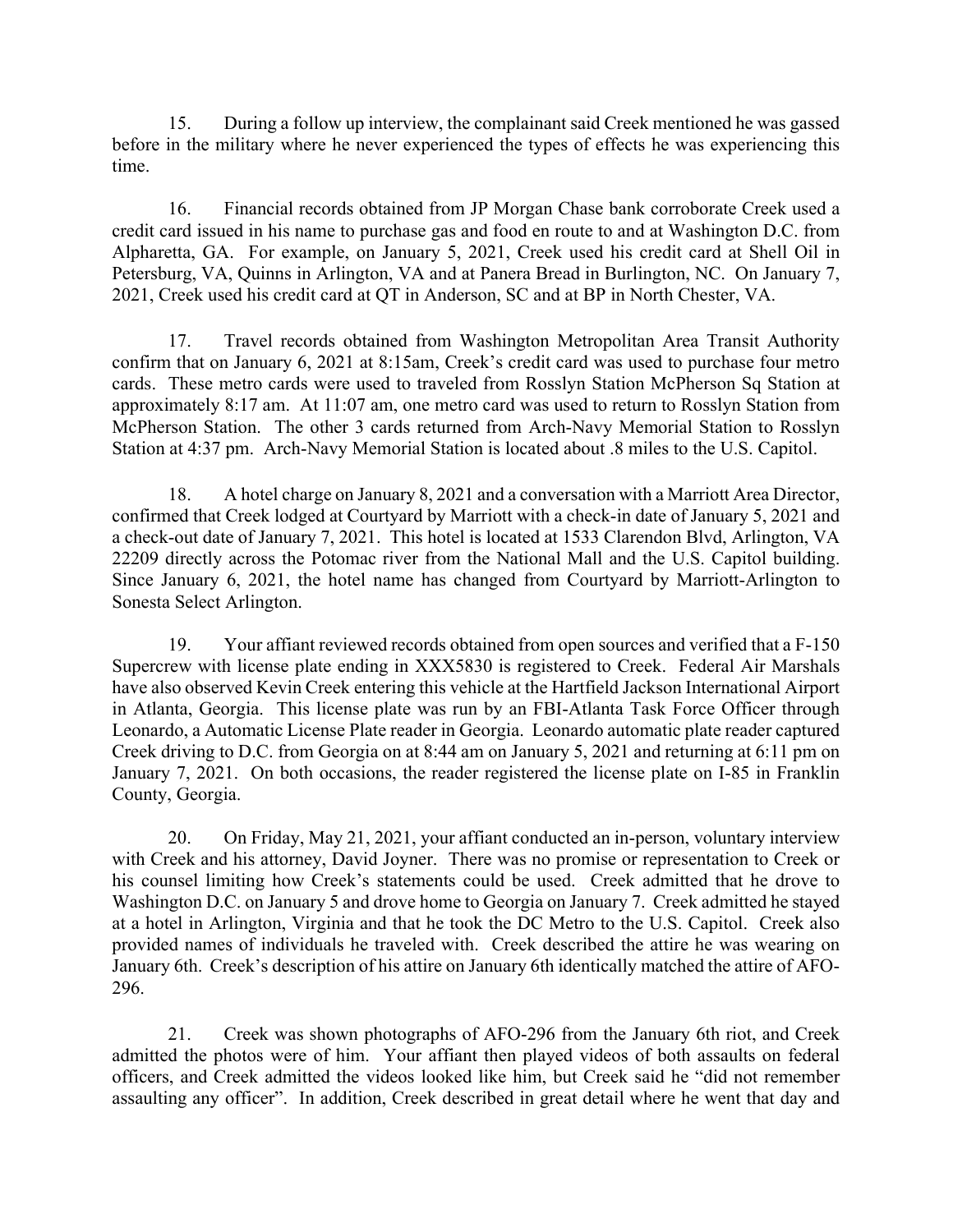drew on a map where he was standing on the U.S. Capitol grounds. Creek's drawing matches where the body camera footage captured AFO-296's assaults. Creek admitted he was armed with mace and a boot knife while at the U.S. Capitol.

22. Initially, Creek told affiant he was standing on the U.S. Capitol grounds. Creek's drawing matches<br>the body camera footage captured AFO-296's assaults. Creek admitted he was armed with<br>da boot knife while at the U.S. and photos on his Facebook account. Creek deleted those photos once he returned home. Creek stated he may have he was standing on the U.S. Capitol grounds. Creek's drawing matches<br>where the body camera footage captured AFO-296's assaults. Creek admitted he was armed with<br>mace and a boot knife while at the U.S. Ca drew on a map where he was standing on the U.S. Capitol grounds. Creek's drawhere the body camera footage captured AFO-296's assaults. Creek admitted he was mace and a boot knife while at the U.S. Capitol.<br>22. Initially, 23. When asked if Creek regretted his conduct on January 6<sup>th</sup>, he responded he body camera footage captured AFO-296's assaults. Creek admitted he was armed with da boot knife while at the U.S. Capitol.<br>
22. Initially, Cr 24. On the day of the interview, your affiant compared Creek's drawing matches<br>22. Initially, Creek told affiant he was live streaming January  $6^{\text{th}}$  and posted the stream<br>22. Initially, Creek told affiant he was live 26. The results in the results in the U.S. Capitol grounds. Creek's drawing matches<br>
22. Initially, Creck told affiant he was live streaming January 6<sup>th</sup> and posted the stream<br>
22. Initially, Creck told affiant he was li

the photographs and video of AFO-296 from January  $6<sup>th</sup>$ , and your affiant believes it is the same person—Kevin Douglas Creek.

devices to organize, document, and broadcast many of the events at the Capitol. As seen in the photograph above, Creek is utilizing his cell phone. You affiant was able to confirm with Creek that his telephone number is (\*\*\*) \*\*\*-3921.

## Statement of Probable Cause

22. Initially, Creek told affiant he was live streaming January  $6^{\text{th}}$  and posted the stream<br>toso on his Facebook account. Creek deneted those photos once he returned home. Creek<br>that is Facebook account. Creek deleted that KEVIN DOUGLAS CREEK violated 18 U.S.C. § 1752(a)(1), (2) and (4) which makes it a crime to (1) knowingly enter or remain in any restricted building or grounds without lawful authority to do so; (2) knowingly, and with intent to impede or disrupt the orderly conduct of Government business or official functions, engage in disorderly or disruptive conduct in, or within such proximity to, any restricted building or grounds when, or so that, such conduct, in fact, impedes or disrupts the orderly conduct of Government business or official functions; knowingly engage in any act of physical violence against any person or property in any restricted building or grounds; or attempts or conspires to do so. For purposes of Section 1752 of Title 18, a "restricted building" includes a posted, cordoned off, or otherwise restricted area of a building or grounds where the President or other person protected by the Secret Service, including the Vice President, is or will be temporarily visiting; or any building or grounds so restricted in conjunction with an event designated as a special event of national significance 26. Based on the foregoing, your affiant submits that there is probable cause to believe<br>that KEVIN DOUGLAS CREEX violated 18 U.S.C. § 1752(a)(1), (2) and (4) which makes it<br>a crime to (1) knowingly enter or remain in any **Example 10** and the matrix of the constraint in the procedure of constraints or either the of Congress or official functions, engage in disorderly or disruptive conduct in or Government business or official functions, en

Your affiant submits there is also probable cause to believe that KEVIN

DOUGLAS CREEK violated 40 U.S.C.  $\S 5104(e)(2)(D)$  and (F), which makes it a crime to willfully and knowingly (D) utter loud, threatening, or abusive language, or engage in disorderly to impede, disrupt, or disturb the orderly conduct of a session of Congress or either House of Congress, or the orderly conduct in that building of a hearing before, or any deliberations of, a in the Grounds or any of the Capitol Buildings.